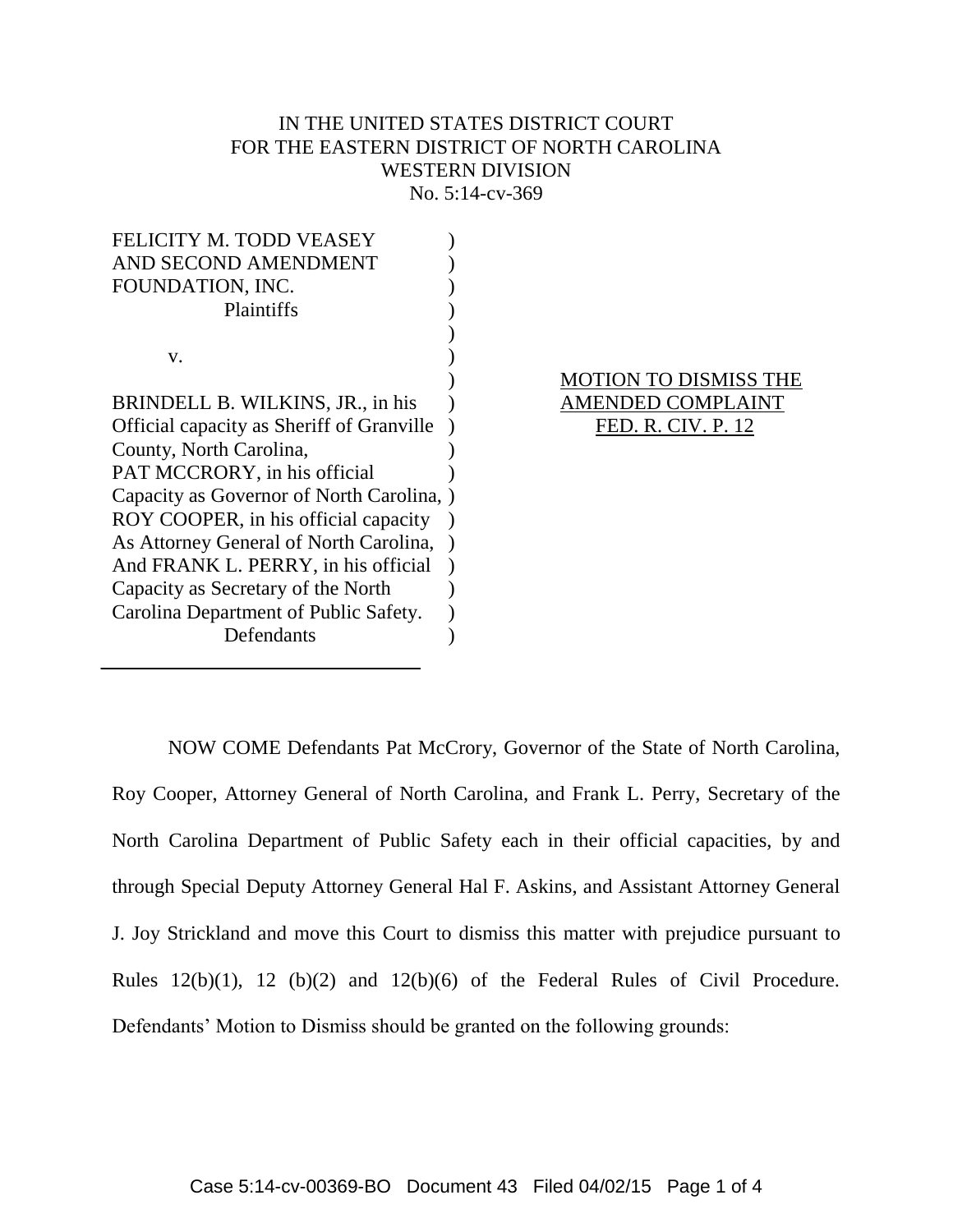1. The Complaint must be dismissed pursuant to Rule 12(b)(1) of the Federal Rules of Civil Procedure for lack of subject matter jurisdiction, as Defendants are immune from suit under the Eleventh Amendment.

2. The Complaint must be dismissed pursuant to Rule 12 (b)(2) and 12 (b)(6) of the Federal Rules of Civil Procedure for lack of personal jurisdiction over all named Defendants, as Plaintiffs have alleged no facts to establish that the named Defendants constitute "persons" under 42 U.S.C. § 1983, such that personal jurisdiction is conferred.

3. The complaint must be dismissed pursuant to Rule 12(b)(6) of the Federal Rules of Civil Procedure for failure to state a claim upon which relief may be granted, as Plaintiffs have not stated facts or otherwise shown that Defendants have a sufficient connection to the enforcement of NCGS Chapter 14, Article 54B to abrogate their Eleventh Amendment immunities.

WHEREFORE, Defendants move the Court for an Order dismissing all of Plaintiffs' claims, with prejudice, pursuant to Rules 12(b)(1), 12 (b)(2), and 12(b)(6) of the Federal Rules of Civil Procedure.

Respectfully submitted, this the 2nd day of April, 2015.

# Roy Cooper ATTORNEY GENERAL

*/s/Hal F. Askins* Hal F. Askins Special Deputy Attorney General North Carolina Department of Justice P. O. Box 629 Raleigh, North Carolina 27602-0629 Telephone: (919) 716-6725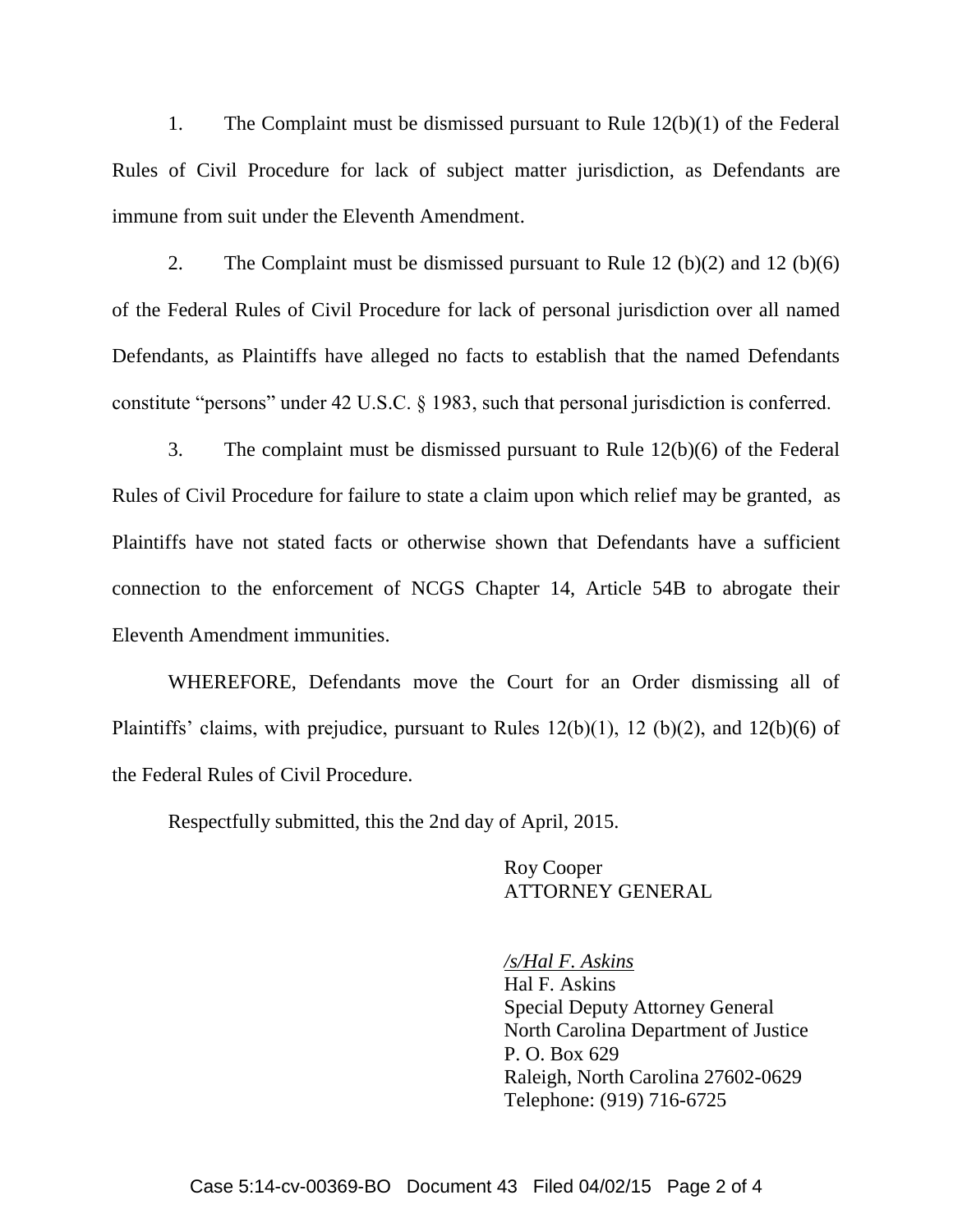Facsimile: (919) 716-6552 Email: haskins@ncdoj.gov N.C. Bar No: 9681

# */s/ J. Joy Strickland*

J. Joy Strickland Assistant Attorney General N.C. Department of Justice Post Office Box 629 Raleigh, North Carolina 27602 Telephone: (919) 716-6725 Facsimile: (91) 716-6552 Email: jstrickland@ncdoj.gov State Bar No. 25695